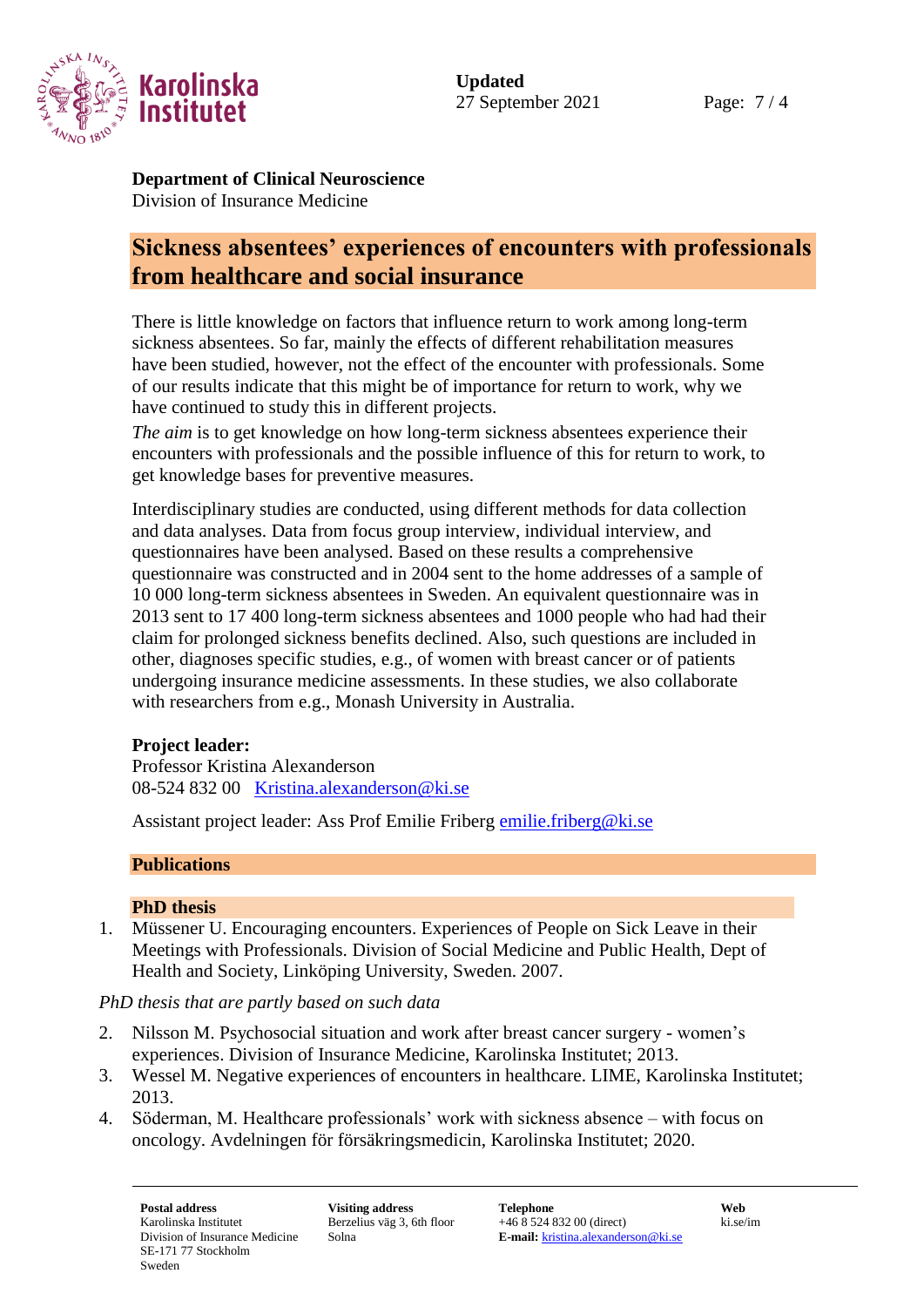

## **Publications in international scientific journals**

- 1. Östlund G, Alexanderson K, Cedersund E, Hensing G. "It was really nice to have someone": Lay persons with musculoskeletal disorders requested supportive relationships in rehabilitation. Scandinavian Journal of Public Health. 2001;4:285- 291.
- 2. Svensson T, Karlsson A, Alexanderson K, Nordqvist C. Shame-inducing encounters. Negative emotional aspects of sick-absentees' interactions with rehabilitation professionals. J Occupational Rehabilitation, 2003;13:3:183-95.
- 3. Östlund G, Borg K, Wide P, Hensing G, Alexanderson K. Clients' perceptions of contacts within health care and social insurance offices. Scand J Public Health, 2003;31:4;275-82.
- 4. Klanghed U, Svensson T, Alexanderson A. Positive encounters with rehabilitation professionals reported by persons with experience of sickness absence. Work: A Journal of Prevention, Assessment & Rehabilitation 2004;22(3): 247-54.
- 5. Müssener U, Söderberg E, Svensson T, Alexanderson K. Encouraging encounters: sick-listed persons' experiences of interactions with rehabilitation professionals. Social Work in Health Care. 2008;46(2)71-87.
- 6. Svensson T, Müssener U, Alexanderson A. Pride, empowerment and return to work: On the significance of positive social emotions in the rehabilitation of sickness absentees. Work: A Journal of Prevention, Assessment & Rehabilitation 2006; 27(1): 57-65.
- 7. Upmark M, Borg K, Alexanderson K. Gender differences in experiencing negative encounters with healthcare. A study of long-term sickness absentees. Scandinavian Journal of Public Health. 2007;35:577-84.
- 8. Müssener U, Festin K, Upmark M, Alexanderson K. Positive experiences of encounters with healthcare and social insurance professionals among people on long-term sick leave. Journal of Rehabilitation Medicine. 2008:40:805-11.
- 9. Svensson T, Müssener U, Alexanderson K. Sickness Absence, Social Relations, and Self-Esteem - A qualitative study of the importance of relationships with family, workmates, and friends among persons initially long-term sickness absent due to back diagnoses. Work. 2010;37(2):187-97.
- 10. Upmark M, Hagberg J, Alexanderson K. Negative encounters with social insurance officers: experiences of women and men on long-term sick leave. International Journal of Social Welfare, 2011:20(3)309-17.
- 11. Lynöe N, Wessel M, Olsson D, Alexanderson K, Helgesson G. Respectful encounters and return to work – empirical study of long-term sick-listed patients' experiences of Swedish healthcare. BMJ Open 2011;2:e000246. doi:10.1136/bmjopen-2011-000246.
- 12. Nilsson M, Olsson M, Petersson LM, Wennman-Larssen A, Alexanderson K. Return to work after breast cancer: women's experiences of encounters with different stakeholders. European Journal of Oncology Nursing, 2011;15:267-74.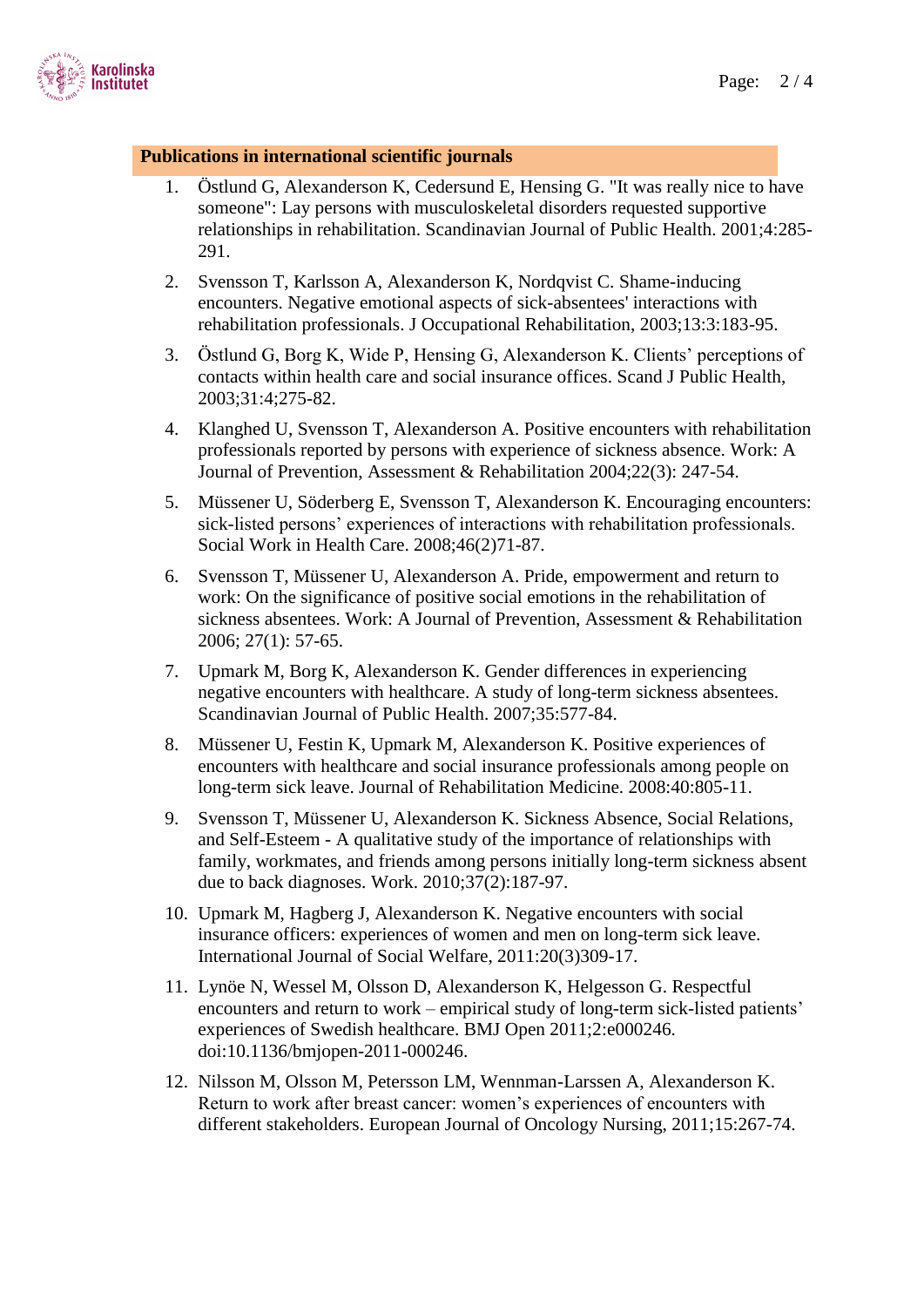

- 13. Nilsson M, Olsson M, Wennman-Larsen A, Petersson L-M, Alexanderson K. Women's reflections and actions regarding working after breast cancer surgery – a focus group study. Psycho-Oncology. 2013:22(12)2755-62.
- 14. Wessel M, Helgesson G, Olsson D, Juth N, Alexanderson K, Lynöe N. When do patients feel wronged? Empirical study of sick-listed patients' experiences with healthcare encounters. European J Public Health. 2013 Apr;23(2):230-5.
- 15. Lynöe N, Juth N, Alexanderson K, Wessel M, Olsson D, Tannsjö T. Duelling with doctors, restoring honour and avoiding shame? A cross-sectional study of sick-listed patients' experiences of negative healthcare encounters with special reference to feeling wronged and shame. Journal of Medical Ethics. 2013;39(10)654-7
- 16. Lynöe L, Wessel M, Olsson D, Alexanderson K, Helgesson G. Does feeling respected influence return to work? Cross-sectional study on sick-listed patients' experiences of encounters with social insurance office staff. BMC Public Health. 2013:13(1)268.
- 17. Olsson D, Alexanderson K, Bottai M. What positive encounters with healthcare and social insurance staff promotes ability to return to work of long-term sickness absentees? Scand J of Public Health. 2016:44(1)91-97.
- 18. Månsson T, Lynøe N, Alexanderson K, Hinas E, Helgesson G, Friberg E. Respectful encounters from healthcare professionals and return to work among 9032 long-term sick-listed due to cancer or due to other diagnoses - Results from a Swedish population-based survey. Supportive Care in Cancer. 2019: [https://doi.org/10.1007/s00520-019-4652-4.](https://doi.org/10.1007/s00520-019-4652-4)
- 19. Söderman M, Wennman-Larsen A, Alexanderson K, Friberg E. Experiences of positive encounters with healthcare professionals among women on long-term sickness absence due to breast cancer or due to other diagnoses: A nationwide survey. BMC Public Health. 2019;19(1):349.
- 20. Söderman M, Friberg E, Alexanderson K, Wennman-Larsen A. Women's experiences of encounters with healthcare professionals' regarding work after breast-cancer surgery and associations with sickness absence; a two-year follow-up cohort study. Supportive Care in Cancer. 2019;27(4):1197-1206. doi: 10.1007/s00520-018-4453-1.

#### **Scientific reports**

- 1. Friberg E, Alexanderson K. Sjukskrivna personers upplevelse av bemötande i samband med aktivitetsförmågeutredningen. Sektionen för försäkringsmedicin, Karolinska Institutet, 2015.
- 2. Friberg E, Hinas E, Alexanderson K. Sjukskrivna personers upplevelse av bemötande från Försäkringskassan och hälso- och sjukvården. Inspektionen för socialförsäkringen, rapport 2014:9 (An English summary of the report is available here: [http://ki.se/sites/default/files/engelsk\\_sammanfattning\\_bemotande\\_juni\\_2014.pdf\)](http://ki.se/sites/default/files/engelsk_sammanfattning_bemotande_juni_2014.pdf)
- 3. Hinas E, Friberg E, Alexanderson K. Långtidssjukskrivna personers upplevelse av bemötande från Försäkringskassans handläggare, med fokus på professionellt bemötande. Socialförsäkringsrapport 2014:19. ISSN 1654-8574.